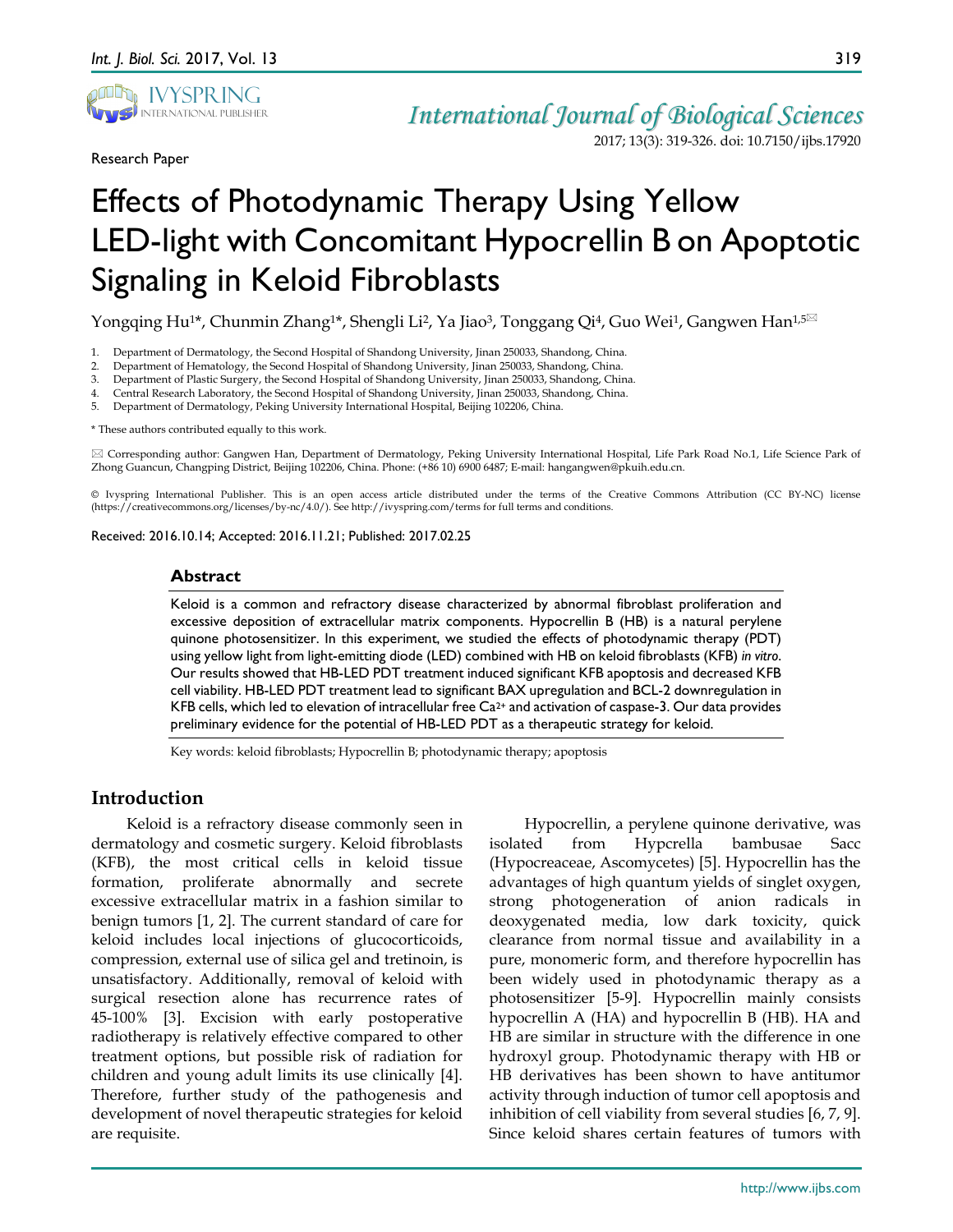abnormal cell proliferation, we studied the effects of photodynamic therapy on apoptosis and apoptotic signal molecules in KFB cells by combining yellow LED-light with HB (HB-LED PDT). Our goal was to provide evidence for HB-LED PDT as a potential clinical therapeutic method for treatment of keloid.

# **Materials and methods**

### **Reagents and apparatus**

HB was from Abcam Biochemicals (USA). FITC-conjugated anti-BAX, PE-conjugated anti-BCL-2, FITC-conjugated mouse IgG1 and PE-conjugated mouse IgG1 were obtained from BioLegend (Pacific Heights Blvd, San Diego, CA). AnnexinV-FITC (AV) and propidium iodide (PI) were from BD Bioscience (USA). Caspase-3 activity kit was from Beyotime (Haimen, China). Reverse transcription kit was from Takara (Dalian, China). LightCycler® 480 SYBR Green I Master mix was from Roche (USA). Fluo-3/ AM was from Beyotime (Haimen, China). Microplate reader was from Thermo (Thermo Fisher Scientific Inc, Shanghai, China). Real-time fluorescence quantitative PCR (Mastercycler®epRealplex) was from Eppendorf (German). Flow cytometer was from BD Bioscience (San Jose, CA). LSM 710 Confocal Laser-Scanning Microscope was from Zeiss (Carl Zeiss AG, Germany). LED-IA photodynamic therapy apparatus was from Wuhan Yage Optic and Electronic Technique Co. Ltd (China).

### **Light source selection and irradiation method**

Considering the HB absorption (Supplementary Fig. 1) and skin penetration of visible light, yellow light was selected from LED-IA photodynamic therapy apparatus. The irradiation intensity of our LED therapeutic apparatus is  $4mW/cm^2$ . The irradiation dose of 3J/cm2 was chosen based on preliminary experiments. We irradiated cells by directly exposing the culture plate to the LED-light outside of the incubator, while non-irradiated cells covered with aluminum foil were also placed outside of incubator for an equivalent time. The effect of the culture plate lid on irradiation intensity was removed according to the manufacturer's protocol. Irradiation dosage=irradiation intensity × time (second).

#### **Cells isolation and culture**

Primary human keloid fibroblasts were isolated from keloid tissues of a female patient. Informed consent for using tissue in cell culture was obtained. This study was approved by the human ethical committee of the Second Hospital of Shandong University. The cells were cultured in DMEM media supplemented with  $10\%$  (v/v) heat-inactivated fetal bovine serum (Clark, Australian), at 37°C in a humidified  $5\%CO<sub>2</sub>$  incubator. Cells from 3 to 6 passages were used.

## **Hypocrellin B concentration determination by IC50**

To test the phototoxicity of HB, the cells treated with HB at the concentration of 10-5, 10-6, 10-7, 10-8, 10-9 and  $10^{-10}$  mol/L were exposed to  $3$ J/cm<sup>2</sup> of LED yellow light. Cell viability was tested by MTT assay. The modified Karber's method was used to calculate IC50. IC50 (50% inhibiting concentration) of HB was  $3.3252\times10^{-7}$  mol/L at 12h after irradiation.  $1\times10^{-7}$ mol/L HB was chosen to explore the effect of HB-LED PDT on apoptosis of KFB *in vitro*. In view of the photosensitivity of HB, particular attention was paid to avoid light exposure during whole experiments.

#### **Modified MTT cell viability assay**

Cells were divided into 4 groups including DMEM medium only (negative control, NC), HB only, LED only and HB + LED exposure (HB-LED PDT). Modified MTT assay was performed as previous publication [10]. Cells at 7×103/well were seeded in four 96-well plates and cultured for 12h. The culture medium was replaced with fresh DMEM medium with or without HB and continually cultured for 3h. The media were changed to PBS and received 3J/cm2 irradiation. After LED exposure, cells in different plate were respectively incubated in DMEM with 10% fetal bovine serum for 6h, 12h, 18h, and 24h. After washing cells with PBS, 20μl of MTT (5 mg/mL in DMEM media) was added to each well and incubated for 4h, then 100μl of triplex solution (10% SDS, 5% isobutanol, and 12 μM HCl) was added into each well and incubated at 37°C for 12 h. A microplate reader was used to measure the absorbance values (OD) at 490nm. Five replicate wells were set for each group.

# **Annexin V-propidium iodide (PI) staining for apoptosis/necrosis detection by flow cytometry**

The cells at 6h after different treatments were gently trypsinized, washed in cold PBS and re-suspended in 500μL binding buffer. Then, cells were incubated with 5μL/tube Annexin V-FITC for 15 min at 25°C in the dark, and 5μL/tube PI was added. Samples were analyzed using a flow cytometer. The early apoptotic cells, late apoptotic cells and the necrotic cells were estimated as the percentage of the total number of cells by BD FACSDiva 7.0 software.

### **RNA extraction and quantitative real-time PCR**

The cells at 3h after HB-LED PDT treatment were used for mRNA analysis. Total RNA was extracted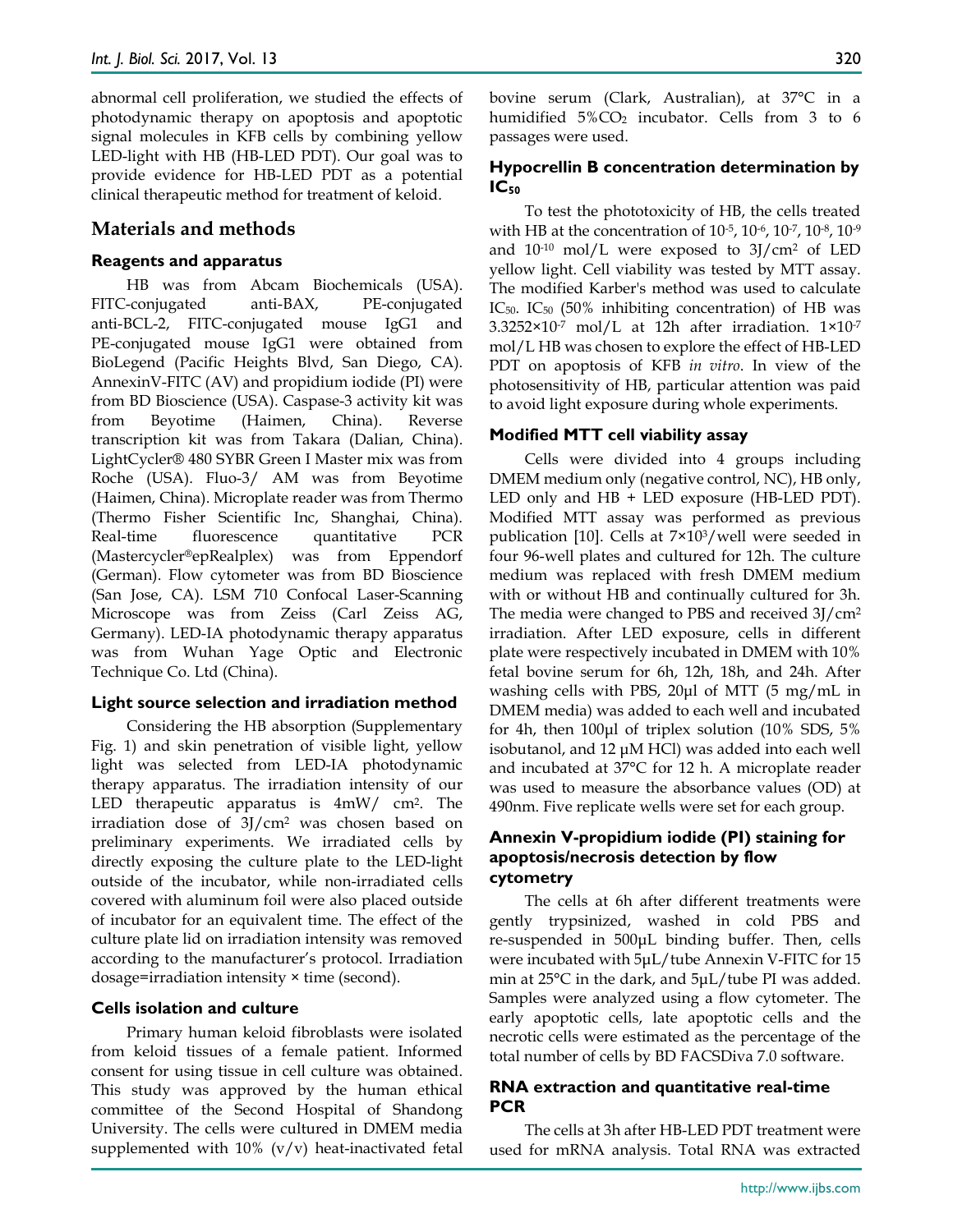from KFB cells using the Trizol method. Three μg of RNA were reverse-transcribed to cDNA as the PCR template. The primers used in the experiment are listed as following [11]:

*BAX* fw: ACTGGACAGTAACATGGAGCTG, *BAX* rev: AGCCCATGATGGTTCTGATCAG, *BCL-2* fw: TGGATGACTGAGTACCTGAACCG, *BCL-2* rev: TGAGCAGAGTCTTCAGAGACAGC, *GAPDH* fw: TGAGTACGTCGTGGAGTCCACTG, *GAPDH* rev: GGTGCTAAGCAGTTGGTGGTG.

Real-time PCR conditions include: initial denaturation at 95°C for 8 min, then 95°C for 15s, 59°C for 20s, 72°C for 30s and total of 45 cycles. Each sample was analyzed in triplicate. Specificity of the amplified products was verified by melting curve analysis (Supplementary Fig. 2a, b). The mRNA expression levels of target genes were normalized to GAPDH from the same cDNA. The relative expression levels were calculated using the ΔΔCt method.

# **BAX and BCL-2 detection by intracellular staining**

Flow cytometry intracellular staining has been used to detect BAX and BCL-2. The cells at 3.5h after different treatments were trypsinized and centrifuged at 1500 rpm for 5min. Precipitated cells were washed twice with PBS and fixed with 1mL BioLegend's fixation buffer at room temperature in the dark for 15 min. After centrifugation and discarding the supernatant, cells were resuspended in 300μL permeabilization buffer. Five μL of FITC-conjugated anti-BAX or PE-conjugated anti-BCL-2 was added to tube respectively and incubated at 4°C in the dark for 45min. FITC-conjugated mouse IgG1 and PE-conjugated mouse IgG1 were used as isotype controls. Samples were finally resuspended in 500μL permeabilization buffer after twice quick washing with permeabilization buffer and analyzed by flow cytometry [12-14]. The amount of protein was estimated through calculating median fluorescence intensity (MFI) by FlowJo 10.0.7.

# **Measurement of intracellular free Ca2+ with Fluo-3/AM**

The intracellular  $Ca^{2+}$  was detected using the Ca2+-sensitive fluorescent indicator, Fluo-3 [15]. The cells grown on glass coverslips were treated with HB-LED PDT. Fluo-3/AM (5  $\mu$ mol/L) in Ca<sup>2+</sup>-free PBS buffer was loaded on cells at 4h after HB-LED PDT treatment and incubated at 37°C for 30 min. After washing twice with PBS, cell fluorescence was detected using a confocal laser-scanning microscope at 488 nm for excitation and 530 nm for emission. Ca2+ levels were presented by mean fluorescence intensity

(MFI) of the cells. MFI was obtained using the instrument software (Imaging Software for Microscopy).

# **Caspase-3 activity assay**

The activity of caspase-3 was examined using the caspase-3 activity kit [16]. The assay is based on the detection of the yellow *p*-nitronanilide (*p*NA). *p*NA is a cleavage from acetyl-Asp-Glu-Val-Asp *p*-nitroanilide (Ac-DEVD- *p*NA), the substrate of caspase-3. Briefly, cells were trypsinized at 5h after different treatment. Trypsinized cells were washed with PBS and incubated in lysis buffer on ice for 15 min. After centrifugation at 13,000g for 20 min at 4°C, the supernatant was incubated with Ac-DEVD- *p*NA in 96-well plates at 37ºC for 2h. Samples were measured with a microplate reader at an absorbance of 405 nm.

# **Statistical analysis**

SPSS 22.0 was used for statistical analysis. The results were expressed as mean±SD. Data was tested by one-way ANOVA, and LSD test was used for multiple comparisons.  $P \leq 0.05$  was considered to be statistically significant. All experiments were repeated at least 3 times.

# **Results**

# **Effect of HB-LED PDT on the viability of KFB**

To determine the best time point for cell apoptosis analysis, we performed MTT assay to evaluate the effects of HB-LED PDT on the viability of KFB cells. Based on our preliminary experiments,  $3$ J/cm<sup>2</sup> LED yellow light and  $10^{-7}$  mol/L HB were chosen to treat KFB *in vitro*. Cell viability determined by MTT assay at different time points is shown in Figure 1. In comparison to the negative control group (NC), HB alone, LED alone and HB-LED treatment reduced KFB viability, but HB-LED PDT had the highest impact on cell viability (Fig 1). Importantly, the most significant reduction of cell viability occurred at 12h after treatment. At this time point, MTT assay showed that LED alone caused a 16.57% (P<0.001) reduction and HB alone resulted in 25.77% (P<0.001) reduction of cell activity, but HB-LED PDT significantly decreased cell activity by 50.23% (P<0.001) compared to NC cells (Fig 1). These results provided the basis for other experiments including cell apoptosis and mechanism analysis at or before 6h following PDT treatment.

# **HB-LED PDT induces cell apoptosis**

Apoptosis was assessed by Annexin V/PI double staining with a flow cytometer. Representative flow charts from one measurement are shown in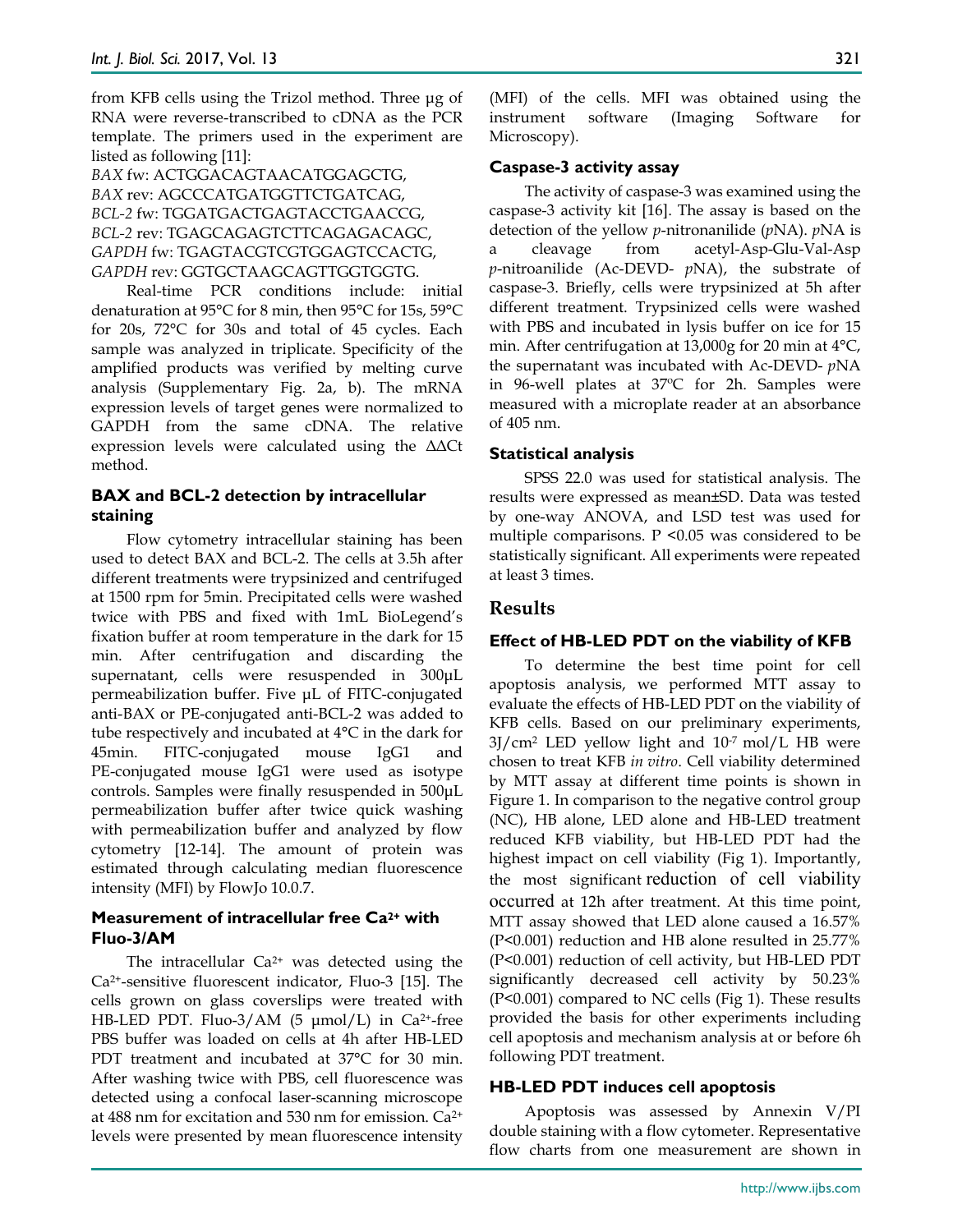figure 2 (Fig 2a). In the flow charts, the cells in the upper left, lower left, lower right and upper right quadrant respectively represent necrotic cells, normal live cells, early apoptotic cells, and late apoptotic cells. Few necrotic cells were seen in any treatment groups. However, HB-LED PDT treatment caused most cells to undergo apoptosis, and most cells were in the late apoptotic stage while a considerable amount were in early apoptosis (Fig 2a). By quantification from three different experiments, the total apoptosis rate (early plus late apoptotic cells) amounted to 57.30% (P<0.001) in the HB-LED PDT group (Fig 2b). HB alone caused apoptosis in 25.77% (P<0.001) of the cells and LED alone only slightly induced apoptosis compared to NC (Fig 2b). The data indicates that HB and LED are synergistic in promoting KFB apoptosis rather than simply additive.



**Figure 1. Analysis of KFB viability at different time points upon the treatment of HB, LED and HB-LED PDT.** Significant reduction of cell viability occurred at 12h after treatment. At this time point, MTT assay showed that LED alone caused a 16.57% reduction and HB alone resulted in 25.77% reduction of cell activity, but HB-LED PDT significantly decreased the cell activity by 50.23% compared to NC cells. \**P*<0.05, \*\**P*<0.001.



**Figure 2. Analysis of apoptosis upon the treatment of HB, LED and HB-LED PDT.** AnnexinV/PI double staining with flow cytometry analysis was used to examine the apoptosis. (a) The typical flow chart from one measurement at 6h after different treatments showing that HB-LED PDT treatment caused most apoptotic cells (lower right and upper right quadrant), but few necrotic cells (upper left quadrant). (b) Average result from three different experiments showed that total apoptosis rate (early apoptotic plus late apoptotic) amounted to 57.30%, 25.77% and 11.93% by the treatment of HB-LED, HB, and LED respectively. \**P*<0.05, \*\**P*<0.001.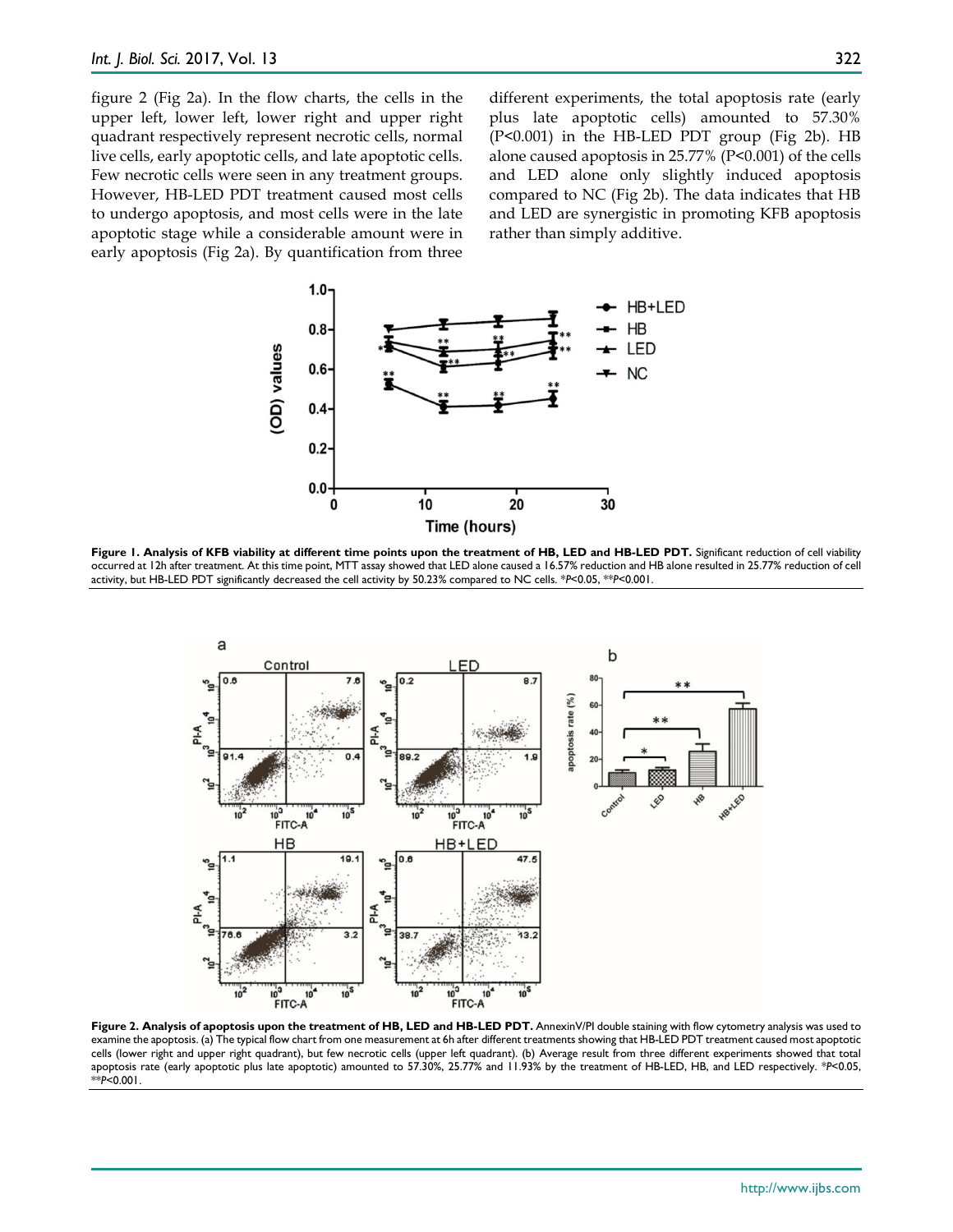

**Figure 3. Analysis of** *BAX* **and** *BCL-2* **mRNA and protein expression upon the treatment of HB, LED and HB-LED PDT.** mRNA expression was analyzed by real-time PCR (a, b) and protein expression was examined using flow cytometry intracellular staining (c-d). (a) Compared to NC, *BAX* mRNA in HB-LED PDT, HB, and LED groups increased by 72.67%, 23.33%, and 6.67%, respectively. (b) In comparison with NC, mRNA of *BCL-2* decreased by 48.57%, 26.77% and 6.73% in HB-LED, HB and LED groups, respectively. (c) The histogram of flow cytometry intracellular staining, in which the right-shift of the peak position represents an increase of protein and the left-shift of peak position indicates a decrease of protein expression. Compared to isotype control, the peak position of BAX was observed in most right and BCL-2 was observed in far left in the histogram at 5h after HB-LED PDT treatment. (d) By calculation of median fluorescence intensity (MFI), BAX protein expression in HB-LED PDT group increased by 3.03-fold in comparison with NC. (e) By calculation of MFI, BCL-2 protein expression in HB-LED PDT group was reduced to 17.50% of NC group. \**P*<0.05, \*\**P*<0.001.

## **HB-LED PDT upregulates BAX and downregulates BCL-2 expression**

The BCL-2 family plays an important role in the regulation of apoptosis [17, 18]. The *BCL-2* gene encodes a protein that blocks cell apoptosis, while *BAX* promotes apoptosis. To explore whether such a mechanism is involved in KFB apoptosis induced by HB-LED PDT, the mRNA levels of *BAX* and *BCL-2* were examined. *BAX* mRNA in the HB-LED PDT, HB, LED groups increased by 72.67% (P<0.001), 23.33%

(P<0.001), and 6.67% (P<0.05) respectively, in comparison to *BAX* gene expression in NC (Fig 3a). In contrast, mRNA of *BCL-2* in the HB-LED PDT, HB alone and LED alone group decreased by 48.57% (P<0.001), 26.77% (P<0.001) and 6.73% (P<0.05), respectively (Fig 3b). These observations suggest that the *BAX* gene expression was upregulated but *BCL-2* was downregulated by HB-LED PDT treatment.

In order to detect the protein levels of BAX and BCL-2 in KFB, we performed flow cytometry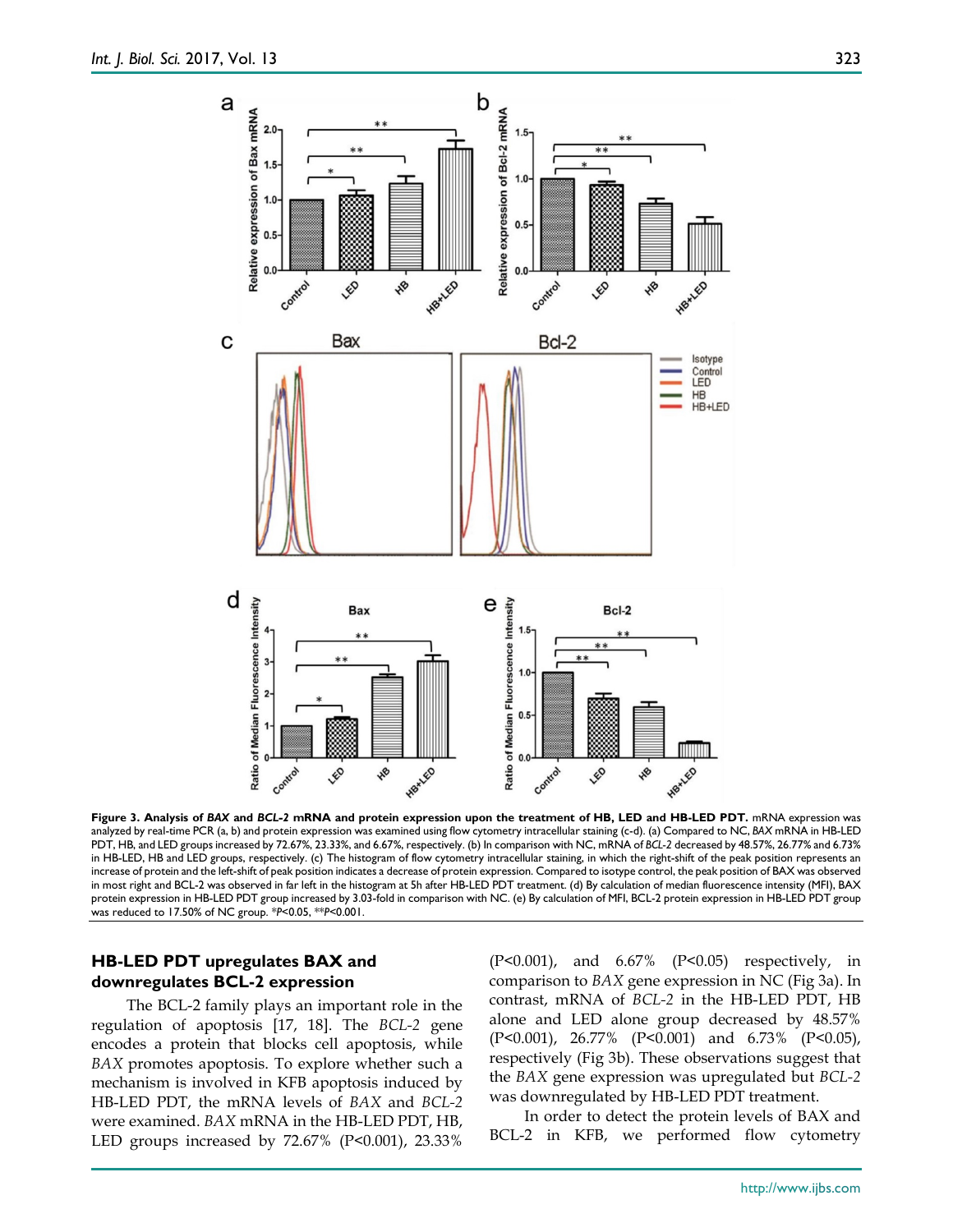intracellular staining. The result showed that BAX protein levels were significantly increased and BCL-2 protein levels were dramatically decreased in KFB cells after treatments (Fig 3c). Specifically, BAX in the HB-LED PDT group increased by 3.03-fold (P<0.001) compared to NC (Fig 3d), BCL-2 in the HB-LED PDT group was conversely reduced to 17.50% (P<0.001) of



**Figure 4. Analysis of intracellular free Ca2+ level and caspase-3 activity upon the treatment of HB-LED PDT.** Confocal laser microscopy was used to detect the intracellular free  $Ca^{2+}$  level (a-c) and ELISA kit was used to examine the caspase-3 activity (d). (a) The mean fluorescence intensity (MFI) showing that the intracellular free Ca<sup>2+</sup> in cells of HB-LED PDT group increased by 3.77-fold compared to NC at 2 hours after treatment of KFB cells. (b) Confocal laser microscopy image showing low Fluo-3 fluorescence around the nucleus in NC. (c) Confocal laser microscopy showed high Fluo-3 fluorescence intensity spreading in the cytoplasm of HB-LED PDT treated cells. (d) Compared to NC, the activity of caspase-3 was increased by 5.37, 2.37 and 1.15 times in HB-LED PDT, HB, and LED group, respectively. \**P*<0.05, \*\**P*<0.001.

the NC group (Fig 3e). Overall, the BAX/BCL-2 ratio increased from 0.1766 in NC to 3.0238 in the HB-LED PDT group. Similar trends occurred in the HB alone and LED alone groups, although their changes were less than that of HB-LED PDT treated cells. Since an increase in the ratio of BAX/BCL-2 can trigger apoptosis, the current data implicates BAX and BCL-2

in apoptosis induced by HB-LED PDT.

# **HB-LED PDT increases the levels of intracellular free Ca2+ and caspase-3 activity**

Because increases in intracellular calcium levels and caspase-3 activation have been reported to play crucial roles in cell apoptosis [19-22], we further examined the changes of intracellular free Ca2+ level and caspase-3 activity in KFB in response to HB-LED PDT treatment. By confocal laser microscopy analysis, HB-LED PDT treatment significantly increased intracellular free  $Ca<sup>2+</sup>$  in KFB cells by 3.77-fold (P<0.001) compared to that in NC cells (Fig 4a-c). Using caspase-3 activity assay kit analysis, we showed that HB-LED PDT significantly increased the activity of caspase-3 by 5.37-fold compared to NC (P<0.001) (Fig 4d). HB alone and LED alone raised caspase-3 activity by 2.37-fold (P<0.001) and 1.15-fold (P<0.05), respectively (Fig 4d). These results indicate that intracellular free Ca2+ elevation and the activation of caspase-3 are involved in the HB-LED PDT-induced KFB apoptosis.

# **Discussion**

Targeting the inhibition of hyperproliferative fibroblasts may lead to novel therapeutic methods for keloid and other fibrotic diseases. In this study, we showed that HB plus LED yellow light significantly promoted cell apoptosis and reduced cell viability. HB has high absorption at wavelength of 470nm, but also has considerable absorption at 585nm or 630nm wavelength possibly due to the difference of solvents [9, 23]. Considering that major pathological changes of keloid are in the dermis and based on the absorption spectrum of HB (Supplementary Fig. 1) determined in our preliminary experiment, yellow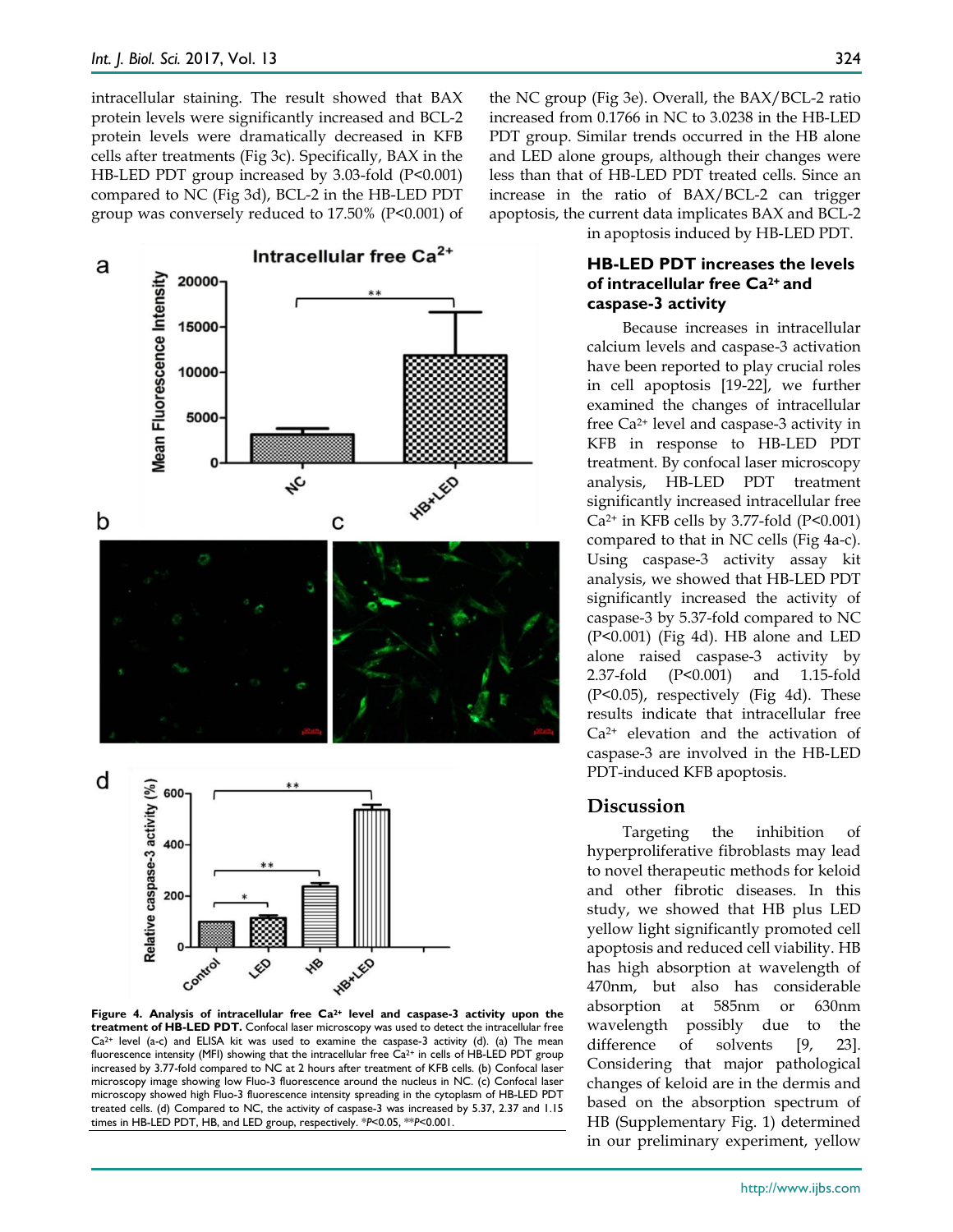light from light-emitting diode, which has considerable penetration of skin, [24] was chosen in current study. Analysis from the rest of our experiments showed that LED light alone had lesser effects on KFB.

The BCL-2 family by composition of BCL-2 protein and its homologues plays an essential role in the regulation of cell death and cell survival [25]. The balance of proapoptotic to antiapoptotic proteins maintains cell homeostasis and BAX has been suggested to regulate the critical balance between cellular life and death [22, 26]. In this study, we demonstrated that HB-LED PDT treatment significantly downregulated BCL-2 and dramatically upregulated BAX at both mRNA and protein level. In particular, a sensitive and quantitative flow cytometry intracellular staining was used to analyze the target protein [27-29], and showed that BAX/BCL-2 protein ratio increased from 0.1766 in NC cells to 3.0238 in the HB-LED PDT treated cells. The results supported the conception that increase in the BAX/BCL-2 ratio triggers initiation of apoptosis [30].

Recent studies indicated that intracellular free Ca2+ plays crucial role in controlling cell survival and death. Basal cytosolic Ca2+ drives mitochondrial bioenergetics and is essential for cell survival. Sustained Ca2+ elevation in cytoplasm in response to various stimulations induces apoptosis by damaging mitochondria [25, 31]. To further investigate the mechanism of HB-LED PDT, we measured the levels of intracellular free Ca<sup>2+</sup>. In comparison with NC cells, intracellular free Ca2+ in KFB at 4h after HB-LED PDT treatment increased by 3.77-fold. Previous evidence showed that BCL-2 inhibited but BAX enhanced endoplasmic reticulum (ER)-Ca<sup>2+</sup> release through interaction with inositol 1,4,5-trisphosphate (IP3) receptor Ca2+ channels on the ER [25, 31], therefore we postulated that the reduction in BCL-2 and increase in BAX caused by HB-LED PDT contributed to intracellular free  $Ca^{2+}$  elevation by releasing  $Ca^{2+}$  from the ER into cytoplasm. With cytosolic  $Ca<sup>2+</sup>$  elevation,  $BAX$  promotes  $Ca<sup>2+</sup>$  uptake by the mitochondrion that eventually releases cytochrome C, activates caspase-3 and induces cell apoptosis [25, 31]. However, since fat-soluble HB is widely distributed in the cell and can cause photodamage of the cell membrane and intracellular organelle membranes [32], it cannot be excluded that intracellular free  $Ca<sup>2+</sup>$  elevation might also be due to increased extracellular  $Ca^{2+}$  entry [25].

We also showed that the activated caspase-3 was significantly increased in KFB treated with HB-LED PDT. Caspase-3 is the executioner caspase to degrade cellular components and thus plays a crucial role in apoptosis. Previous reports showed that increases in caspase-3 activity is crucial for keloid fibroblast apoptosis induced by serum deprivation or staurosporine *in vitro* [21, 33]. In our experiments, we found that HB-LED PDT increased the activity of caspase-3 in KFB over five-fold compared to control KFB. Coupled with the findings of intracellular free  $Ca<sup>2+</sup>$  elevation and alteration of the BAX/BCL-2 ratio, the results indicate that activation of caspase-3 was through BCL-2-mitochondrial apoptotic pathways [34].

Finally, we want to mention that HB-LED PDT under conditions presented in our study caused cell death primarily through the apoptotic pathway. However, by increasing the doses of HB and LED PDT, HB-LED PDT resulted in cell death by necrosis (Supplementary Fig. 3). The underlying mechanism may be due to the subcellular structural damage of target cells caused by free radicals, reactive oxygen species and singlet oxygens produced by photodynamic therapy [20, 35]. In addition, although we have not perform the experiments on the synthesis and decomposition of collagen fibers, a recent study by another group indicated that photodynamic therapy with HB caused the degradation of pyridinoline (PYD) cross-links in collagen [36].

Collectively, our *in vitro* experiments demonstrated that HB-LED PDT can effectively induce apoptosis of human keloid fibroblasts through the mitochondrial apoptotic pathway. Yellow light used in the experiment can penetrate to the deep dermis with little damage to the skin. Therefore, our current study, together with other reports that photodynamic therapy with HB degraded collagen [36], provided valuable evidence to further explore the therapeutic effects of HB-LED PDT for keloid or other fibrotic skin diseases.

# **Supplementary Material**

Supplementary figures. http://www.ijbs.com/v13p0319s1.pdf

# **Abbreviations**

PDT: photodynamic therapy; HB: Hypocrellin B; KFB: keloid fibroblasts; LED: light-emitting diode; MTT: Methylthiazolyldiphenyl-tetrazolium bromide; AV: AnnexinV-FITC; PI: propidium iodide; FITC: fluoresceine isothiocyanate; PE: phycoerythrin; ER: endoplasmic reticulum; MFI: mean fluorescence intensity.

### **Acknowledgments**

This work was supported by the National Natural Science Foundation of China (No. 81472903) to Gangwen Han. Guo Wei is currently supported by the Shandong Natural Science Foundation (No. ZR2014HM030). The authors thank Sha Wan, Yang